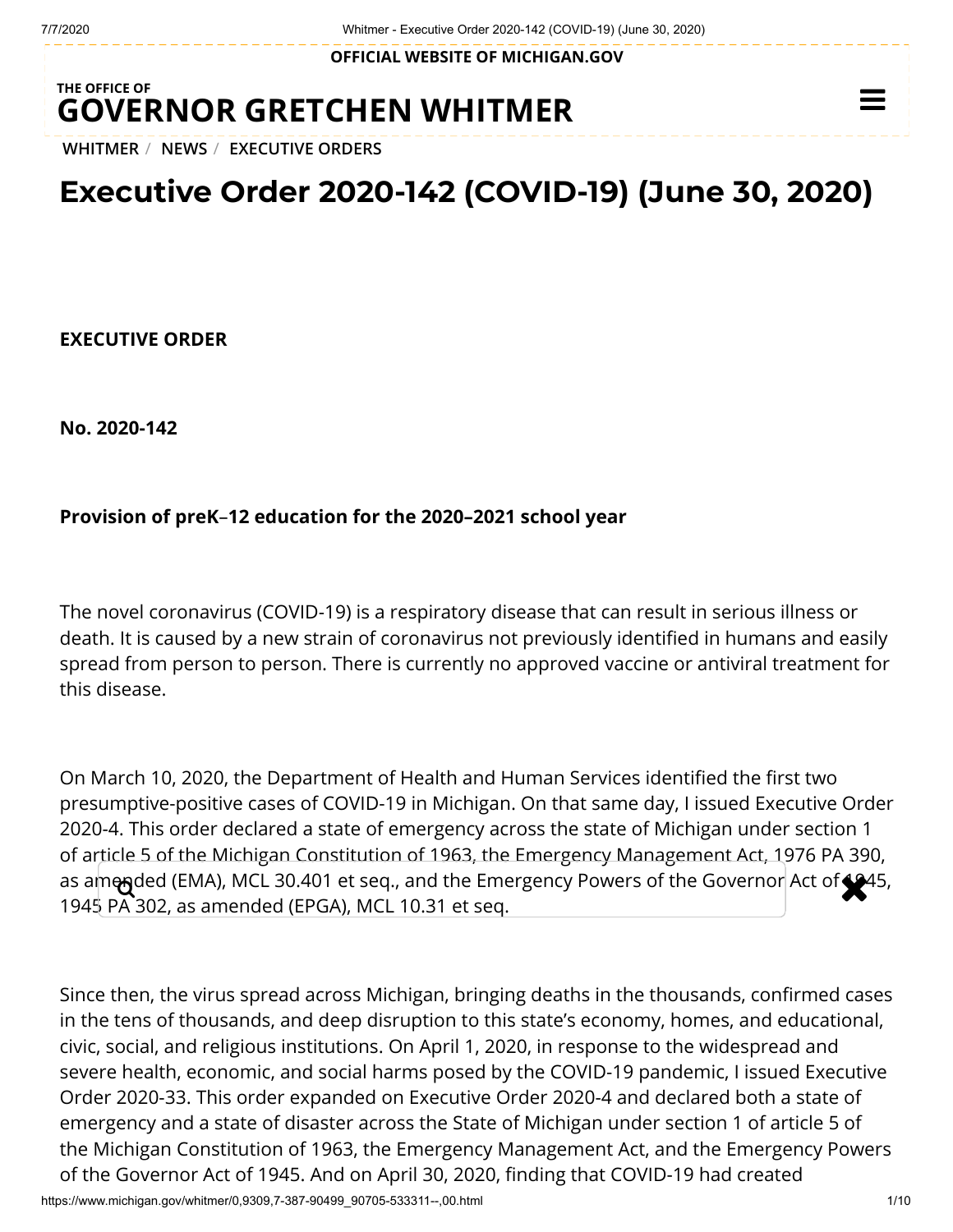emergency and disaster conditions across the State of Michigan, I issued Executive Order 2020- 67 to continue the emergency declaration under the EPA, as well as Executive Order 2020-68 to issue new emergency and disaster declarations under the EMA.

Those executive orders have been challenged in Michigan House of Representatives and Michigan Senate v. Whitmer. On May 21, 2020, the Court of Claims ruled that Executive Order 2020-67 is a valid exercise of authority under the Emergency Powers of the Governor Act but that Executive Order 2020-68 is not a valid exercise of authority under the Emergency Management Act. Both of those rulings are being challenged on appeal.

On June 18, 2020, I issued Executive Order 2020-127, again finding that the COVID-19 pandemic constitutes a disaster and emergency throughout the State of Michigan. That order constituted a state of emergency declaration under the Emergency Powers of the Governor Act of 1945. And, to the extent the governor may declare a state of emergency and a state of disaster under the Emergency Management Act when emergency and disaster conditions exist yet the legislature had declined to grant an extension request, that order also constituted a state of emergency and state of disaster declaration under that act.

The Emergency Powers of the Governor Act provides a sufficient legal basis for issuing this executive order. In relevant part, it provides that, after declaring a state of emergency, "the governor may promulgate reasonable orders, rules, and regulations as he or she considers necessary to protect life and property or to bring the emergency situation within the affected area under control." MCL 10.31(1).

Nevertheless, subject to the ongoing litigation and the possibility that current rulings may be **Nevertheress, subject to the origonig htigation and the possibility that current rulings may be**<br>overtu**me**d or otherwise altered on appeal, I also invoke the Emergency Management Act and basis for executive action to combat the spread of COVID-19 and mitigate the effects of this emergency on the people of Michigan, with the intent to preserve the rights and protections provided by the EMA. The EMA vests the governor with broad powers and duties to "cop[e] with dangers to this state or the people of this state presented by a disaster or emergency," which the governor may implement through "executive orders, proclamations, and directives having the force and effect of law." MCL 30.403(1)–(2). This executive order falls within the scope of those powers and duties, and to the extent the governor may declare a state of emergency and a state of disaster under the Emergency Management Act when emergency and disaster conditions exist yet the legislature has not granted an extension request, they too provide a sufficient legal basis for this order.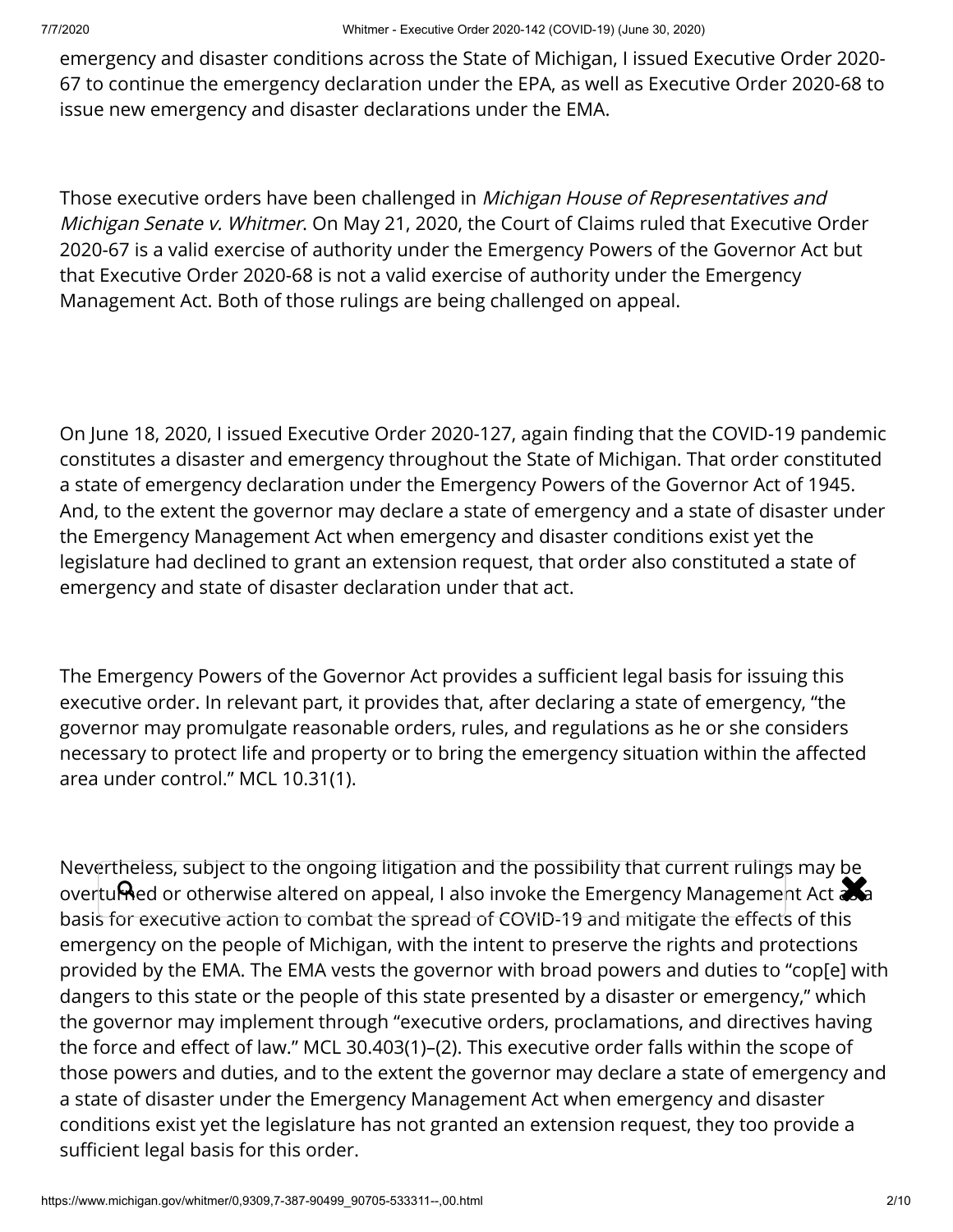To suppress the spread of COVID-19 and prevent the state's health care system from becoming overwhelmed, it was reasonable and necessary on March 13, 2020 to issue Executive Order 2020-5, which temporarily closed schools. That order was followed by Executive Order 2020-35 on April 2, 2020, and then Executive Order 2020-65 on April 30, 2020, closing in-person instruction for the remainder of the school year and providing for continuity of learning plans. Although the virus has remained aggressive and persistent, those orders were a key piece of the infection-suppression strategy that curtailed the spread of the COVID-19 in Michigan. Where Michigan was once among the states most heavily hit, our per-capita case rate is now roughly equivalent to the national average.

This executive order provides a structure to support all schools in Michigan as they plan for a return of preK-12 education in the fall. Under the order, school districts must adopt a COVID-19 Preparedness and Response Plan laying out how they will cope with the disease across the various phases of the Michigan Safe Start Plan. In turn, the accompanying Michigan Return to School Roadmap offers a guide to the types of safety protocols appropriate during each phase. There's no one-size-fits-all solution: what works in Lansing may not work in Sault Sainte Marie. Districts will retain flexibility to tailor their instruction to their particular needs and to the disease conditions present in their regions.

In the coming weeks and months, I will be working closely with the legislature to develop a comprehensive return-to-school plan that meets the needs of Michigan students while protecting students, families, and communities from the risk of infection. In the meantime, this executive order and the Return to School Roadmap will provide the scaffolding for districts to develop their plans for getting our kids back in the classroom.

Acting  $\Omega$  deer the Michigan Constitution of 1963 and Michigan law, I order the following:  $\quad \blacktriangleright$ 

- 1. Coronavirus relief funds under the Coronavirus Aid, Relief, and Economic Security Act will be provided and may be used for districts to aid in developing, adopting, and following a COVID-19 Preparedness Plan under section 2 of this order.
- 2. **Preparedness Plan.** Every school district and nonpublic school must develop and adopt a COVID-19 Preparedness and Response Plan ("Preparedness Plan") that is informed by the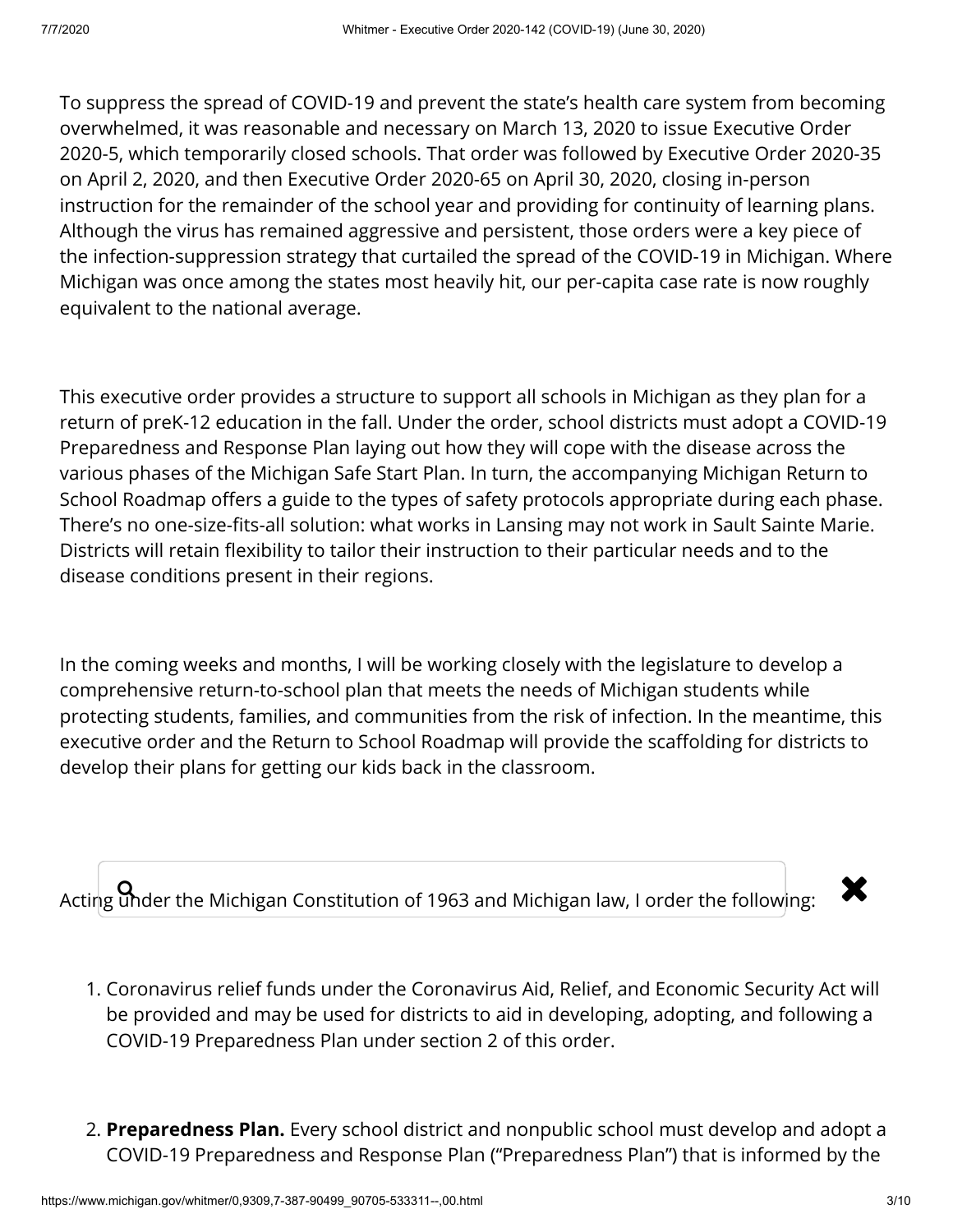Michigan Return to School Roadmap from the COVID-19 Task Force on Education and Return to School Advisory Council ("Return to School Roadmap"). The plan must, at a minimum:

- a. Describe the policies and procedures that the district will follow when the region in which the district is located is in Phase 1, 2, or 3 of the Michigan Safe Start Plan. (Nonpublic schools are exempt from this subsection.) Those policies and procedures must, at a minimum:
- 1. Require the closure of school buildings to anyone except:
- A. District employees or contractors necessary to conduct minimum basic school operations consistent with a Preparedness Plan, including those employers or contractors necessary to facilitate alternative modes of instruction, such as distributing materials and equipment, or performing other necessary in-person functions.
- B. Food-service workers preparing food for distribution to students or their families.
- C. Licensed child-care providers and the families that they serve.
- 2. Suspend athletics, after-school activities, inter-school activities (e.g., debate competitions), and busing.

- 3. Offer alternative modes of instruction other than in-person instruction and a summary of materials each student and the student's parents or guardians will need to meaningfully access the alternative modes of instruction included in the Preparedness Plan. If the Preparedness Plan relies on electronic instruction, the Preparedness Plan must consider how the district will aid students who lack access to computers or to the internet.  $Q$
- 4. Provide for the continuation of food distribution to eligible students.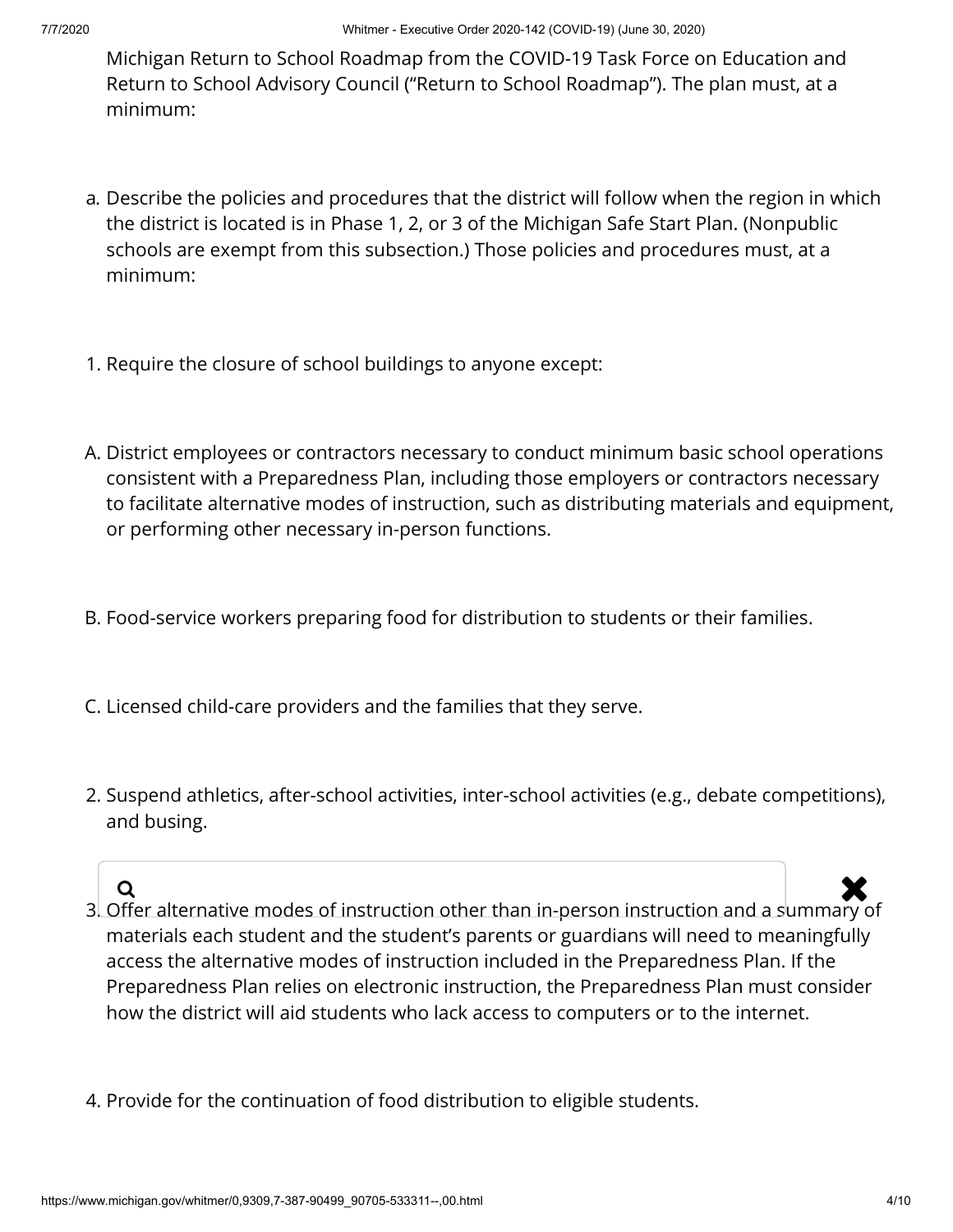- 5. Provide for the continued pay of school employees while redeploying staff to provide meaningful work in the context of the Preparedness Plan, subject to any applicable requirements of a collective bargaining agreement.
- b. Describe the policies and procedures that the district will follow when the region in which the district is located is in Phase 4 of the Michigan Safe Start Plan. Those policies and procedures must, at a minimum:
- 1. Require the wearing of face coverings, except during meals and unless face coverings cannot be medically tolerated, for:
- A. All staff and all students in grades pre-kindergarten and up when on a school bus.
- B. All staff and all students in grades pre-kindergarten and up when in indoor hallways and common areas.
- C. All staff when in classrooms.
- D. All students in grades 6 and up when in classrooms.
- E. All students in grades kindergarten through 5 unless students remain with their classes throughout the school day and do not come into close contact with students in another class.  $\mathbf{Q}$ ss.  $\mathbf{X}$
- 2. Prohibit indoor assemblies that bring together students from more than one classroom.
- 3. Incorporate the Return to School Roadmap's required protocols governing hygiene, cleaning, athletics, screening, testing protocols, and busing and student transportation.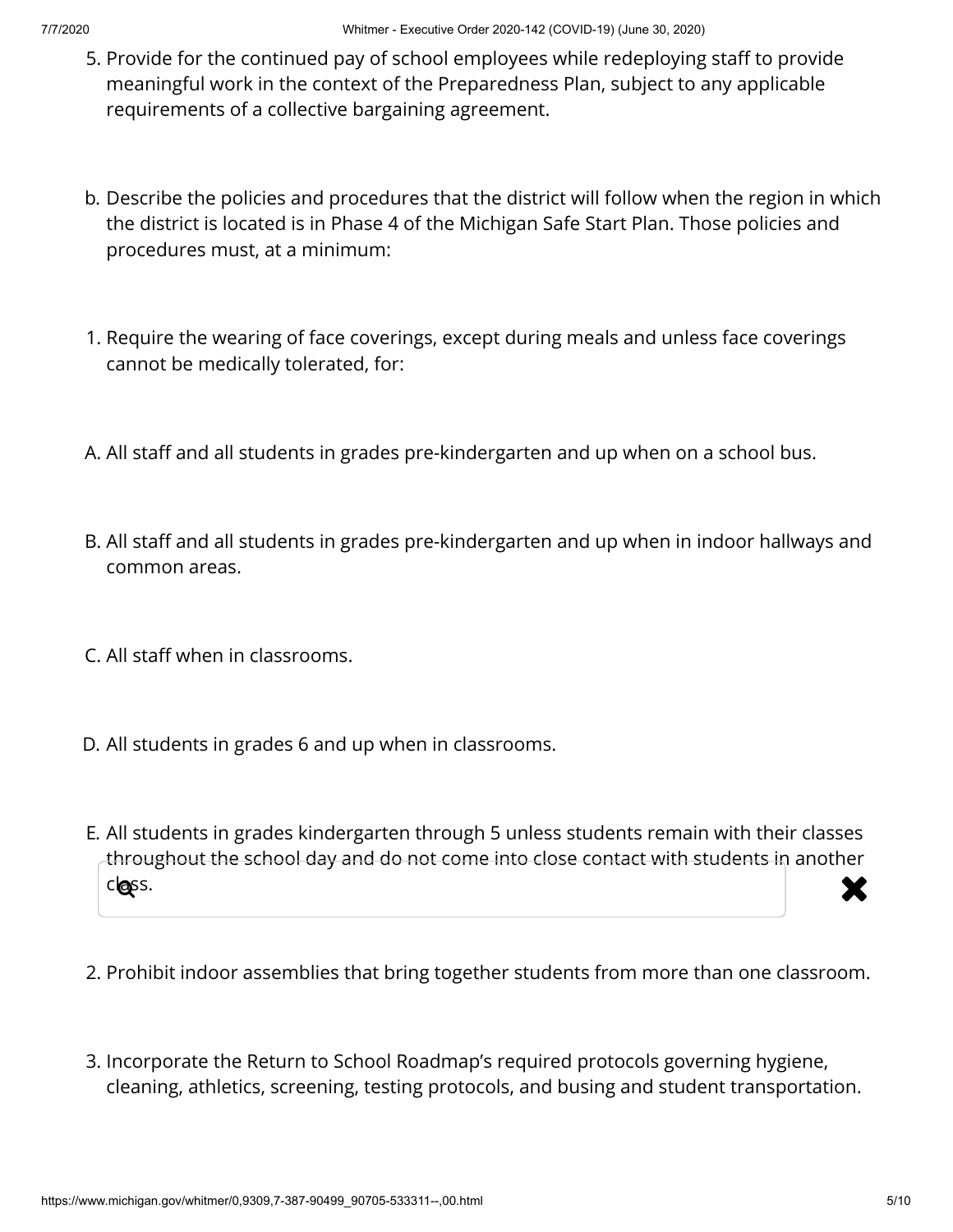- c. Describe the policies and procedures that the district will follow when the region in which the district is located is in Phase 5 of the Michigan Safe Start Plan.
- d. Address each subpart of the Return to School Roadmap and indicate if a school plans to exclude any protocol that is highly recommended.

### 3. **Preparation and Approval.**

- a. If a district lacks the capacity to implement a Preparedness Plan on its own, a district may partner with one or more other districts or intermediate districts. A district may enter into one or more cooperative agreements under section 11a(4) of the Revised School Code, MCL 380.11a(4), to provide for implementation of a Preparedness Plan.
- b. By August 15, 2020 or seven days before the start of the school year for students, whichever comes first:
- 1. The local school district board (or, for public school academies, the public school academy board of directors) must approve a district's Preparedness Plan.
- 2. The chief or designated administrator of a nonpublic school must approve a nonpublic school's Preparedness Plan.



- 
- 1. Intermediate school districts must collect Preparedness Plans from all of the school boards of their constituent districts and transmit such plans, at the same time to the extent possible, to the Superintendent of Public Instruction ("Superintendent") and to the State Treasurer.
- 2. Authorizing bodies must collect plans from all of the public school academy boards of directors that they authorize and transmit such plans, at the same time to the extent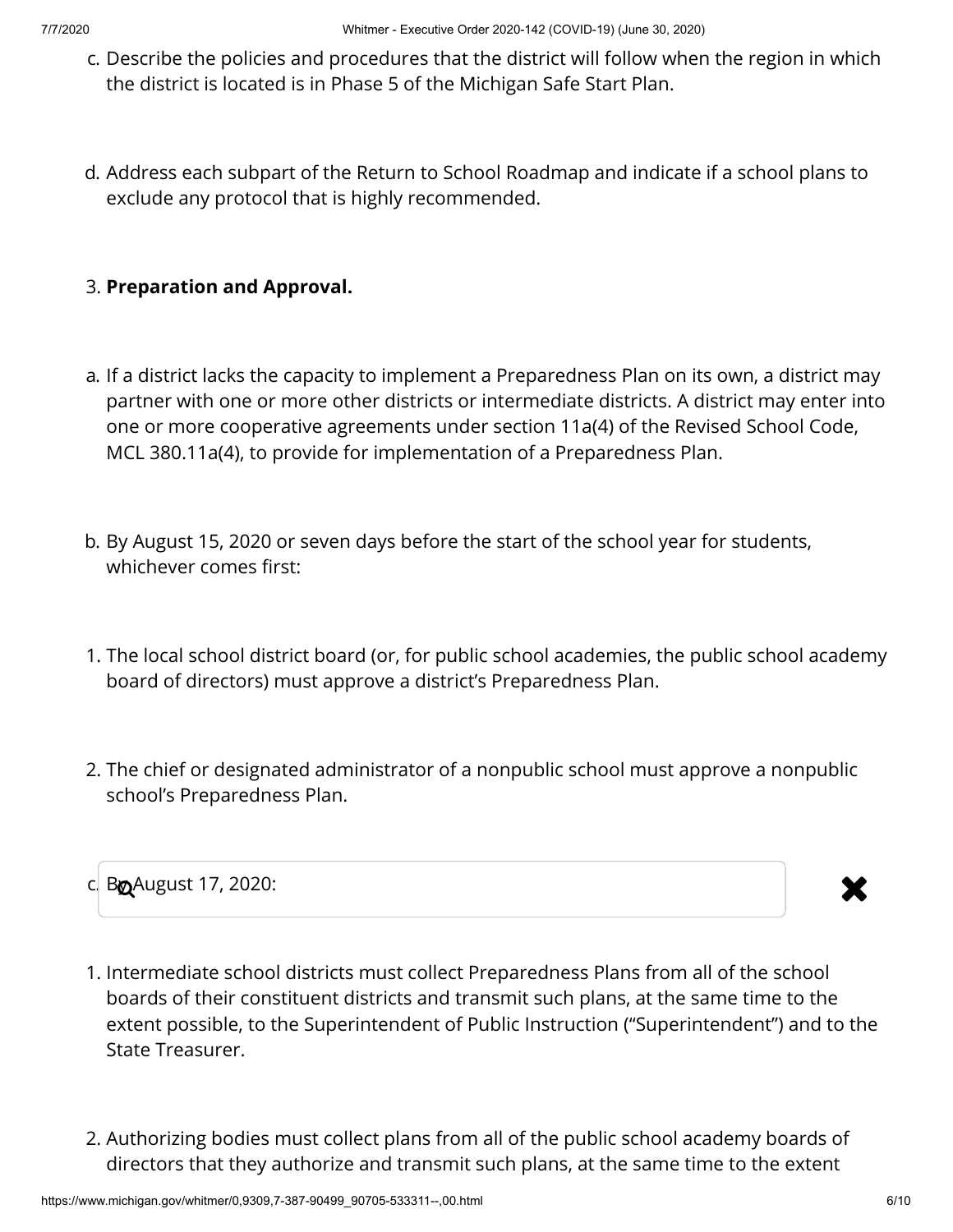possible, to the Superintendent and to the State Treasurer.

- 3. The chief or designated administrator of a nonpublic school must transmit copies of approved Preparedness Plans to the Superintendent.
- d. By August 17, 2020, districts and nonpublic schools must prominently post their approved Preparedness Plans on the home page of their public internet sites.

### 4. **Special Education**

- a. When a district provides in-person instruction to its students without disabilities, the district must also provide in-person instruction to its students with disabilities, consistent with their individualized education plans.
- b. When schools are closed to in-person instruction, districts must strive in good faith and to the extent practicable, based upon available resources, technology, training, and curriculum, as well as the circumstances presented by COVID-19, to provide equal access to any alternative modes of instruction to students with disabilities from birth through age 26. This includes the provision of auxiliary services under section 1296 of the Revised School Code, MCL 380.1296.
- c. While any state of emergency or disaster related to the COVID-19 pandemic continues, districts shall comply with guidance from the United States Department of Education, including its Office of Civil Rights and Office of Special Education and Rehabilitative including its Office of Civil Rights and Office of Special Education and Renabilitative<br>Services, and the Michigan Department of Education concerning the delivery of alternative modes of instruction to students with disabilities in light of the impact of COVID-19.
- d. Districts shall, to the extent practicable and necessary, make individualized determinations whether and to what extent compensatory services may be needed for students in light of the school closures during the 2019–2020 school year.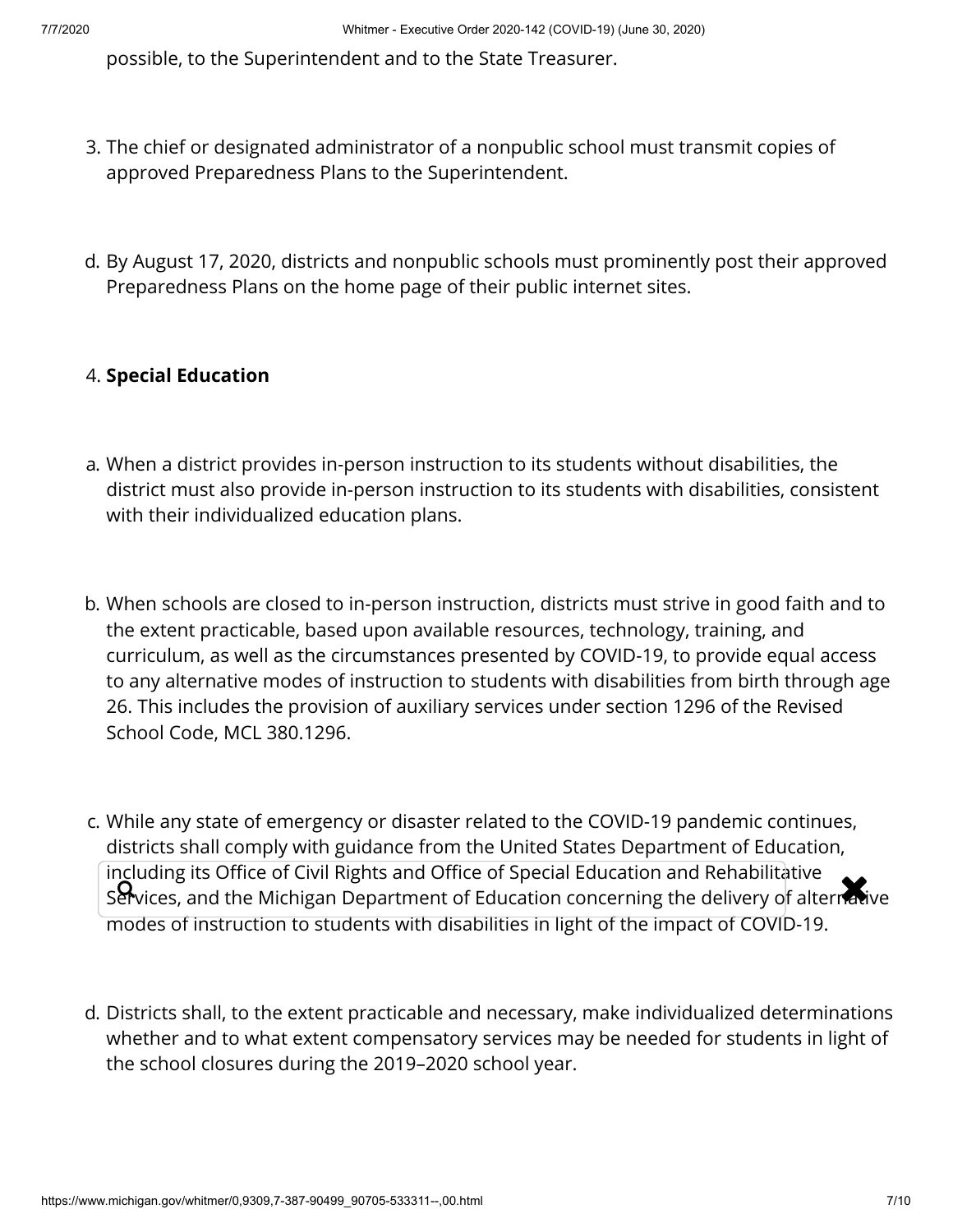- e. The state will not penalize a district or a nonpublic school that has been allocated federal funds for the purpose of providing special education services due to a school's inability to provide those services on account of a school closure prompted by a COVID-19 state of emergency or disaster.
- 5. **Federally Required Assessments.** By July 15, 2020, the Superintendent is strongly encouraged to request by letter that the U.S. Department of Education waive the requirement that Michigan students take assessments as a condition of continued receipt of funding under the Every Student Succeeds Act.

### 6. **Implementation.**

- a. All provisions of Executive Order 2020-65 suspending strict compliance with the School Aid Act or the Revised School Code for the 2019–2020 school year—including all provisions in Part I(2) through Part I(13) and all provisions in Parts IV, VII, VIII, and IX—remain in effect through the fiscal year ending September 30, 2020.
- b. Except as provided for in subsection (a) of this section, Executive Order 2020-65 is rescinded.
- c. The limitation on the size of indoor social gatherings and events in section 5 of Executive Order 2020-110 or any executive order that may follow from it does not apply to students in a classroom setting.
- d. All schools, public and private, are subject to the rules governing workplace safeguards established in section 1 of Executive Order 2020-114.
- e. For purposes of this order, a district that straddles regions will be treated as if it were located solely in the region designated as higher risk.
- f. All schools, public and private, must cooperate with the local public health department if a confirmed case of COVID-19 is identified, and in particular must collect the contact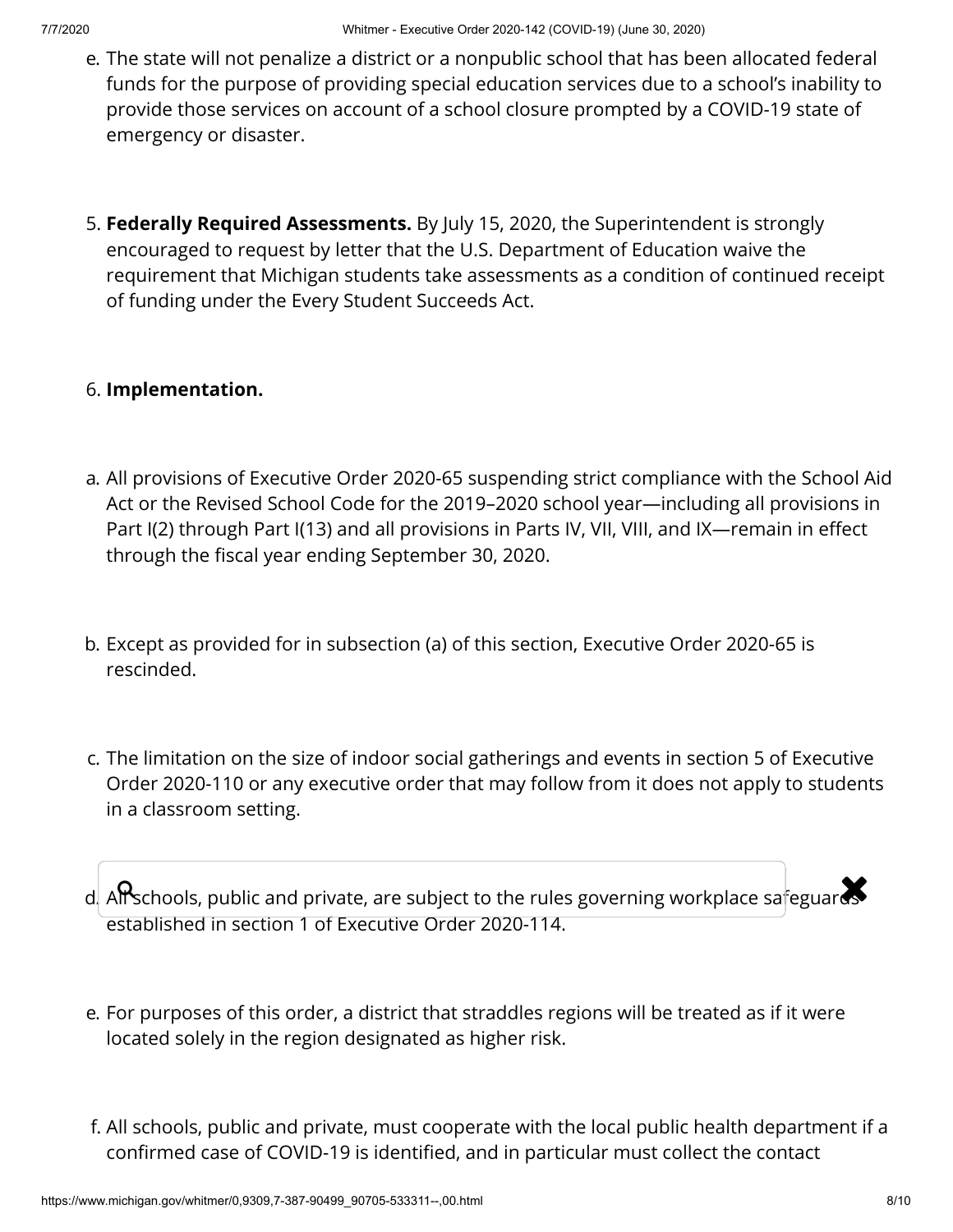information for any close contacts of the affected individual from two days before he or she showed symptoms to the time when he or she was last present at the school.

- g. A district or nonpublic school without an approved Preparedness Plan is not permitted to open or to continue in operation for in-person instruction for the 2020–2021 school year.
- h. To mitigate the impact of COVID-19 on educational outcomes, a district may adopt yearround school or a year-round program for the 2020–2021 school year or start the 2020– 2021 school year before the first Monday in September.
- i. Any closure of schools relating to COVID-19 shall not affect an employer contribution, employee contribution, or the accrual of service credit under the Public School Employees Retirement Act of 1979, 1980 PA 300, as amended, MCL 38.1301 to 38.1467.
- j. For a district with a collective bargaining agreement, this order must be implemented by the district in a manner consistent with the collective bargaining agreement.
- k. When the Michigan Department of Education or the Superintendent issues a waiver or suspends an administrative rule pursuant to this order or Executive Order 2020-65, the Superintendent must provide the governor in writing with a copy of the waiver and information relating to the issuance or suspension. Any waiver issued by the Superintendent under Part VII of Executive Order 2020-65 continues in effect through the end of the fiscal year unless otherwise rescinded by the Superintendent.





a. "Alternative modes of instruction" means modes of student instruction, other than inperson instruction, that may include, without limitation, partnerships with other districts or intermediate districts or community colleges or institutions of higher education, use of vendors, use of online learning, telephone communications, email, virtual instruction, videos, slideshows, project-based learning, use of instructional packets, or a hybrid of multiple modes of learning that still promote recommended practices for social distancing to mitigate the spread of COVID-19.